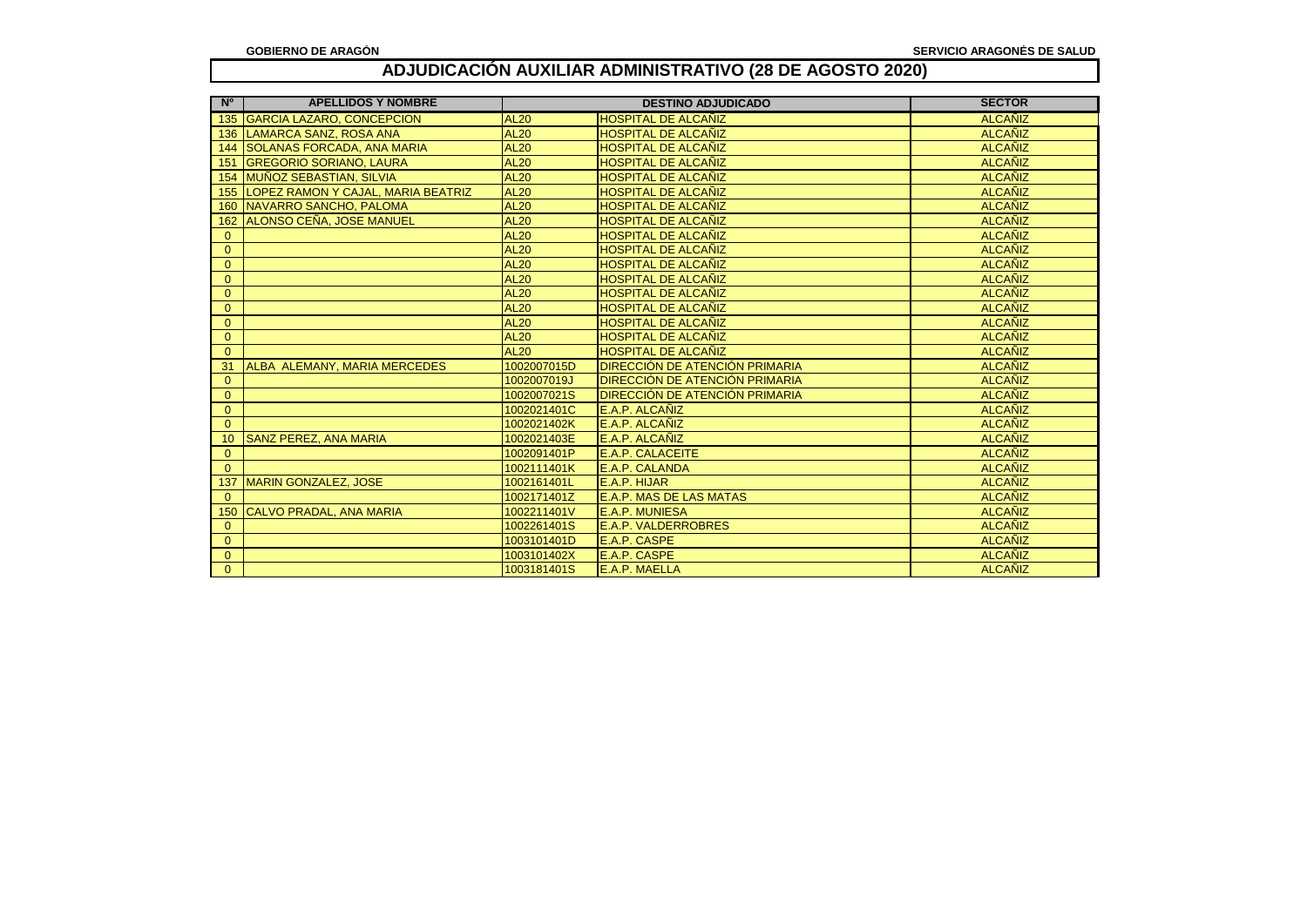| N <sup>o</sup> | <b>APELLIDOS Y NOMBRE</b>              |             | <b>DESTINO ADJUDICADO</b>          | <b>SECTOR</b>    |
|----------------|----------------------------------------|-------------|------------------------------------|------------------|
| 21             | <b>PELLICER CEMELI. FLOR MARIA</b>     | <b>BA20</b> | <b>HOSPITAL DE BARBASTRO</b>       | <b>BARBASTRO</b> |
| 22             | <b>CALLEJAS BORDAS, BERTA</b>          | <b>BA20</b> | HOSPITAL DE BARBASTRO              | <b>BARBASTRO</b> |
| 32             | MENDIARA BERBIELA, MARIA SONIA         | <b>BA20</b> | HOSPITAL DE BARBASTRO              | <b>BARBASTRO</b> |
| 38             | LALIENA GISTAU, ROSA MARIA             | <b>BA20</b> | HOSPITAL DE BARBASTRO              | <b>BARBASTRO</b> |
|                | 124 SUELVES PONS, ANA ISABEL           | <b>BA20</b> | <b>HOSPITAL DE BARBASTRO</b>       | <b>BARBASTRO</b> |
| 127            | BELLOSTA SANAGUSTIN, JOSE IGNACIO      | <b>BA20</b> | <b>HOSPITAL DE BARBASTRO</b>       | <b>BARBASTRO</b> |
| 142            | ALCALDE DELGADO, MARIA                 | <b>BA20</b> | HOSPITAL DE BARBASTRO              | <b>BARBASTRO</b> |
| 143            | <b>RECIO CAPACES, GUILLERMO</b>        | <b>BA20</b> | HOSPITAL DE BARBASTRO              | <b>BARBASTRO</b> |
| 147            | <b>GRASA UTRILLA, MARIA MONTSERRAT</b> | <b>BA20</b> | <b>HOSPITAL DE BARBASTRO</b>       | <b>BARBASTRO</b> |
| 157            | PUYUELO BESCOS, INMACULADA ANTONIA     | <b>BA20</b> | <b>HOSPITAL DE BARBASTRO</b>       | <b>BARBASTRO</b> |
| 158            | MARQUINA VIÑUALES. NOELIA              | <b>BA20</b> | HOSPITAL DE BARBASTRO              | <b>BARBASTRO</b> |
| $\Omega$       |                                        | <b>BA20</b> | <b>HOSPITAL DE BARBASTRO</b>       | <b>BARBASTRO</b> |
| $\mathbf 0$    |                                        | <b>BA20</b> | HOSPITAL DE BARBASTRO              | <b>BARBASTRO</b> |
| $\mathbf 0$    |                                        | <b>BA20</b> | HOSPITAL DE BARBASTRO              | <b>BARBASTRO</b> |
| $\mathbf 0$    |                                        | <b>BA20</b> | HOSPITAL DE BARBASTRO              | <b>BARBASTRO</b> |
| $\Omega$       |                                        | <b>BA20</b> | HOSPITAL DE BARBASTRO              | <b>BARBASTRO</b> |
| 0              |                                        | <b>BA20</b> | HOSPITAL DE BARBASTRO              | <b>BARBASTRO</b> |
| $\Omega$       |                                        | <b>BA20</b> | HOSPITAL DE BARBASTRO              | <b>BARBASTRO</b> |
| $\Omega$       |                                        | <b>BA20</b> | HOSPITAL DE BARBASTRO              | <b>BARBASTRO</b> |
| $\Omega$       |                                        | <b>BA20</b> | <b>HOSPITAL DE BARBASTRO</b>       | <b>BARBASTRO</b> |
| $\Omega$       |                                        | <b>BA20</b> | <b>HOSPITAL DE BARBASTRO</b>       | <b>BARBASTRO</b> |
| 0              |                                        | <b>BA20</b> | HOSPITAL DE BARBASTRO              | <b>BARBASTRO</b> |
| $\Omega$       |                                        | <b>BA20</b> | <b>HOSPITAL DE BARBASTRO</b>       | <b>BARBASTRO</b> |
| $\Omega$       |                                        | <b>BA20</b> | <b>HOSPITAL DE BARBASTRO</b>       | <b>BARBASTRO</b> |
| $\Omega$       |                                        | <b>BA21</b> | HOSPITAL DE BARBASTRO (BAJO CINCA) | <b>BARBASTRO</b> |
| 19             | ARNAL GODE, ANA ROSA                   | 1001007011E | DIRECCIÓN DE ATENCIÓN PRIMARIA     | <b>BARBASTRO</b> |
| 153            | LAYUS ALDANA, MARIA JOSE               | 1001007013R | DIRECCIÓN DE ATENCIÓN PRIMARIA     | <b>BARBASTRO</b> |
| 108            | <b>ARRIETA GIMENEZ, REYES</b>          | 1001007022F | DIRECCIÓN DE ATENCIÓN PRIMARIA     | <b>BARBASTRO</b> |
| $\mathbf 0$    |                                        | 1001111401S | DIRECCIÓN DE ATENCIÓN PRIMARIA     | <b>BARBASTRO</b> |
| 0              |                                        | 1001141401T | DIRECCIÓN DE ATENCIÓN PRIMARIA     | <b>BARBASTRO</b> |
| $\mathbf 0$    |                                        | 1001141405G | DIRECCIÓN DE ATENCIÓN PRIMARIA     | <b>BARBASTRO</b> |
| $\Omega$       |                                        | 1001071401N | E.A.P. BENABARRE                   | <b>BARBASTRO</b> |
| 56             | <b>GARCES VICENT, ISABEL MARIA</b>     | 1001141402R | E.A.P. FRAGA                       | <b>BARBASTRO</b> |
| 148            | LINARES SANCHEZ, MARIA ESTHER          | 1001141403W | E.A.P. FRAGA                       | <b>BARBASTRO</b> |
| 156            | <b>GRAN SERON, SANTIAGO</b>            | 1001141404A | E.A.P. FRAGA                       | <b>BARBASTRO</b> |
| 69             | <b>SOLDEVILLA VILLAS, MARIA PILAR</b>  | 1001151402L | E.A.P. GRAUS                       | <b>BARBASTRO</b> |
| $\Omega$       |                                        | 1001211401B | E.A.P. MONZON URBANO               | <b>BARBASTRO</b> |
| $\Omega$       |                                        | 1001211402N | E.A.P. MONZON URBANO               | <b>BARBASTRO</b> |
| $\Omega$       |                                        | 1001271403Y | E.A.P. TAMARITE DE LITERA          | <b>BARBASTRO</b> |
| $\Omega$       |                                        | 1003191401X | E.A.P. MEQUINENZA                  | <b>BARBASTRO</b> |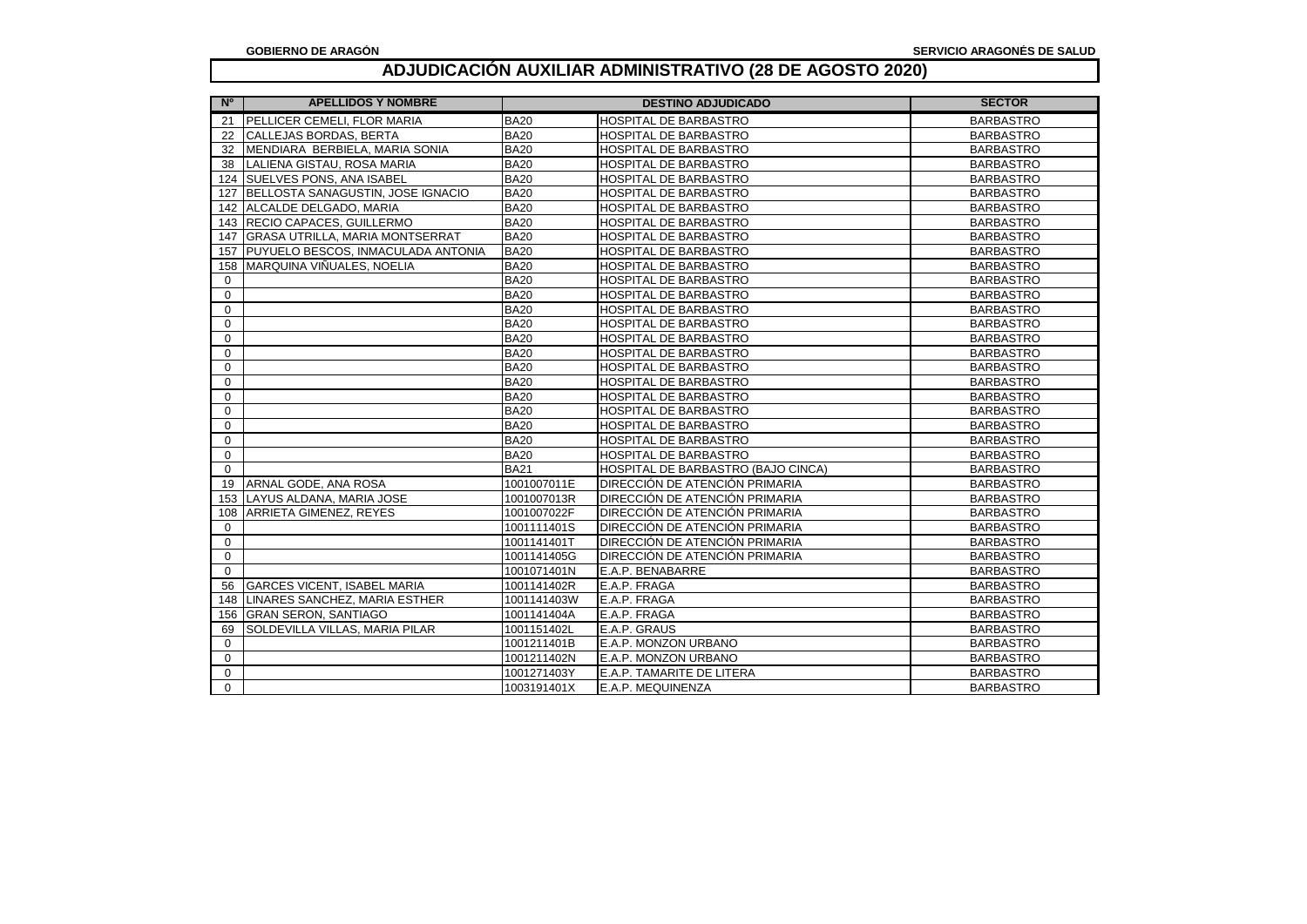| N <sup>o</sup>  | <b>APELLIDOS Y NOMBRE</b>            |             | <b>DESTINO ADJUDICADO</b>           | <b>SECTOR</b>    |
|-----------------|--------------------------------------|-------------|-------------------------------------|------------------|
| 46              | GOMEZ HERNANDO, ANA                  | <b>CA20</b> | <b>HOSPITAL ERNEST LLUCH MARTIN</b> | <b>CALATAYUD</b> |
| 79              | MERODIO NIETO, MELANIE               | <b>CA20</b> | HOSPITAL ERNEST LLUCH MARTIN        | CALATAYUD        |
|                 | 116 MARTINEZ PEREZ, MARIA JOSE       | <b>CA20</b> | HOSPITAL ERNEST LLUCH MARTIN        | <b>CALATAYUD</b> |
|                 | 125 BUENDIA ROJO, ROSA MARIA         | <b>CA20</b> | HOSPITAL ERNEST LLUCH MARTIN        | <b>CALATAYUD</b> |
| 128             | <b>FERNANDO LAPUENTE, ANTONIO</b>    | <b>CA20</b> | HOSPITAL ERNEST LLUCH MARTIN        | <b>CALATAYUD</b> |
| 129             | RAMON FERNANDEZ, ANA ISABEL          | <b>CA20</b> | <b>HOSPITAL ERNEST LLUCH MARTIN</b> | <b>CALATAYUD</b> |
|                 | 130 SARASA EREZA, ANA BELEN          | <b>CA20</b> | <b>HOSPITAL ERNEST LLUCH MARTIN</b> | <b>CALATAYUD</b> |
|                 | 131 ZUÑIGA LAHUERTA, ANA DIVINA      | <b>CA20</b> | <b>HOSPITAL ERNEST LLUCH MARTIN</b> | <b>CALATAYUD</b> |
|                 | 132 PEREZ BOLEA, LETICIA             | <b>CA20</b> | <b>HOSPITAL ERNEST LLUCH MARTIN</b> | <b>CALATAYUD</b> |
|                 | 134 TARRAGA MARTINEZ, CRISTINA       | <b>CA20</b> | <b>HOSPITAL ERNEST LLUCH MARTIN</b> | <b>CALATAYUD</b> |
| $\mathbf{0}$    |                                      | 1004031401G | E.A.P. ARIZA                        | <b>CALATAYUD</b> |
|                 | 98 GOMEZ SIERRA, ROSA                | 1004181402F | E.A.P. ILLUECA                      | <b>CALATAYUD</b> |
| 8               | <b>GARCIA BESCOS, MARIA ALICIA</b>   | <b>HU20</b> | <b>HOSPITAL SAN JORGE</b>           | <b>HUESCA</b>    |
|                 | <b>ABADIAS PINOS, ANA CARMEN</b>     | <b>HU20</b> | <b>HOSPITAL SAN JORGE</b>           | <b>HUESCA</b>    |
| 12 <sup>2</sup> | <b>COLAS LOPEZ, MARIA GEMA</b>       | <b>HU20</b> | <b>HOSPITAL SAN JORGE</b>           | <b>HUESCA</b>    |
|                 | 16 FERRER BEGUE, MARIA JESUS         | <b>HU20</b> | <b>HOSPITAL SAN JORGE</b>           | <b>HUESCA</b>    |
|                 | 18   MUR SERENA, LAUDE JUANA         | <b>HU20</b> | <b>HOSPITAL SAN JORGE</b>           | <b>HUESCA</b>    |
|                 | 44   ESCOS SAUQUE, LORENZO           | <b>HU20</b> | <b>HOSPITAL SAN JORGE</b>           | <b>HUESCA</b>    |
| -47             | <b>CASANUEVA FERRER, DAVID</b>       | <b>HU20</b> | <b>HOSPITAL SAN JORGE</b>           | <b>HUESCA</b>    |
| 83              | <b>CASTAN PALACIO, DANIEL</b>        | <b>HU20</b> | <b>HOSPITAL SAN JORGE</b>           | <b>HUESCA</b>    |
| -97.            | <b>ALASTRUEY VAL, ESTRELLA MARIA</b> | <b>HU20</b> | <b>HOSPITAL SAN JORGE</b>           | <b>HUESCA</b>    |
|                 | 107   LOZANO ECHEVARRIA, YOLANDA     | <b>HU20</b> | <b>HOSPITAL SAN JORGE</b>           | <b>HUESCA</b>    |
|                 | 109 GUERRERO SEGARRA, MARIA CARMEN   | <b>HU20</b> | <b>HOSPITAL SAN JORGE</b>           | <b>HUESCA</b>    |
|                 | 110 ARANDA ANDRES, MARIA VICTORIA    | <b>HU20</b> | <b>HOSPITAL SAN JORGE</b>           | <b>HUESCA</b>    |
|                 | 113 <b>IMORON SALO, MARIA JESUS</b>  | <b>HU20</b> | <b>HOSPITAL SAN JORGE</b>           | <b>HUESCA</b>    |
|                 | 115 BUISAN PUYOL, ANDREA             | <b>HU20</b> | <b>HOSPITAL SAN JORGE</b>           | <b>HUESCA</b>    |
|                 | 118 LARREA VILLA, KARMELE            | <b>HU20</b> | <b>HOSPITAL SAN JORGE</b>           | <b>HUESCA</b>    |
|                 | 119 GARCIA SANCHEZ, TOMAS            | <b>HU20</b> | <b>HOSPITAL SAN JORGE</b>           | <b>HUESCA</b>    |
|                 | 120 IDE FEZ LOPEZ, SONIA             | <b>HU20</b> | <b>HOSPITAL SAN JORGE</b>           | <b>HUESCA</b>    |
|                 | 121 LOPEZ LOPEZ, ANA                 | <b>HU20</b> | <b>HOSPITAL SAN JORGE</b>           | <b>HUESCA</b>    |
|                 | 122 SANCHEZ RAFALES, ROSA MARIA      | <b>HU20</b> | <b>HOSPITAL SAN JORGE</b>           | <b>HUESCA</b>    |
|                 | 123 MALLO DOPICO, SILVIA             | 1001007016G | DIRECCIÓN DE ATENCIÓN PRIMARIA      | <b>HUESCA</b>    |
| $\overline{0}$  |                                      | 1001121401X | E.A.P. BROTO                        | <b>HUESCA</b>    |
|                 | MAIRAL SALINAS, MARIA NELLY          | 1001161401J | E.A.P. GRANEN                       | <b>HUESCA</b>    |
|                 | 138 GARCIA SERRANO, RAQUEL           | 1001171401P | E.A.P. HECHO                        | <b>HUESCA</b>    |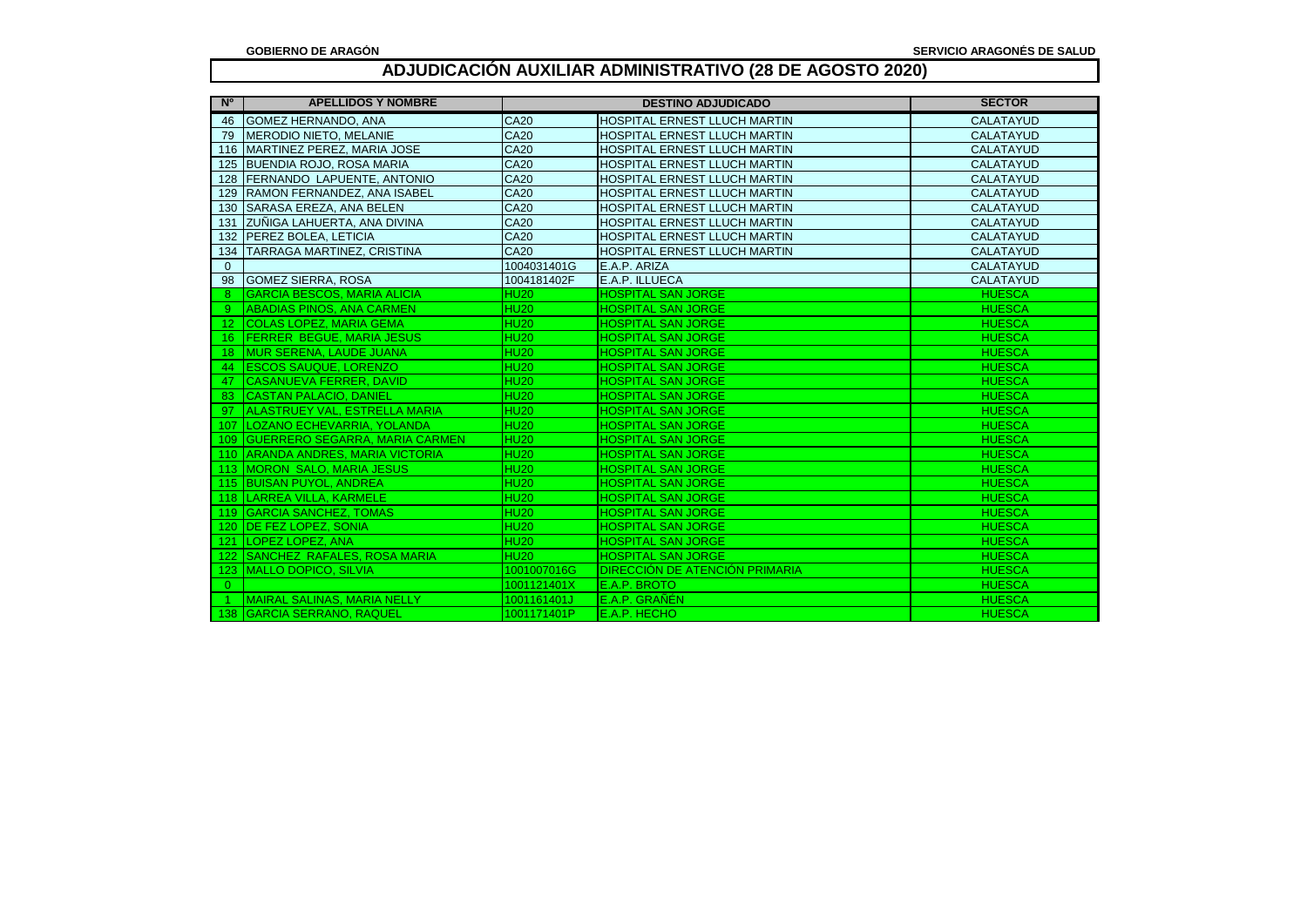| N <sup>o</sup> | <b>APELLIDOS Y NOMBRE</b>                | <b>DESTINO ADJUDICADO</b> |                                | <b>SECTOR</b>     |
|----------------|------------------------------------------|---------------------------|--------------------------------|-------------------|
| -14            | <b>FERNANDEZ CASTELLON, MARIA TERESA</b> | <b>TE20</b>               | <b>HOSPITAL OBISPO POLANCO</b> | <b>TERUEL</b>     |
| 23             | <b>SEVILLANO MENDEZ, MARIA ISABEL</b>    | <b>TE20</b>               | <b>HOSPITAL OBISPO POLANCO</b> | <b>TERUEL</b>     |
| 45             | <b>GALINDO ASPAS, ANA MARIA</b>          | <b>TE20</b>               | <b>HOSPITAL OBISPO POLANCO</b> | <b>TERUEL</b>     |
| -51            | <b>SANCHO SANCHO, CARMEN</b>             | <b>TE20</b>               | <b>HOSPITAL OBISPO POLANCO</b> | <b>TERUEL</b>     |
| 68             | <b>ASENSIO MARTINEZ, MARIA ANGELES</b>   | <b>TE20</b>               | <b>HOSPITAL OBISPO POLANCO</b> | <b>TERUEL</b>     |
| 112            | <b>BUESA LABORDA, ANGELA</b>             | <b>TE20</b>               | <b>HOSPITAL OBISPO POLANCO</b> | <b>TERUEL</b>     |
| 133            | <b>ABOS ROSICO, CARMEN</b>               | <b>TE20</b>               | <b>HOSPITAL OBISPO POLANCO</b> | <b>TERUEL</b>     |
| 139            | <b>GOMEZ RAMOS, MARIA HERMINIA</b>       | <b>TE20</b>               | <b>HOSPITAL OBISPO POLANCO</b> | <b>TERUEL</b>     |
| 149            | ORTIZ MONTAÑES, GLORIA MARIA             | <b>TE20</b>               | <b>HOSPITAL OBISPO POLANCO</b> | <b>TERUEL</b>     |
| 152            | SIERRA CARBO. EVA MARÍA                  | <b>TE20</b>               | <b>HOSPITAL OBISPO POLANCO</b> | <b>TERUEL</b>     |
| $\overline{0}$ |                                          | <b>TE20</b>               | <b>HOSPITAL OBISPO POLANCO</b> | <b>TERUEL</b>     |
| $\overline{0}$ |                                          | <b>TE20</b>               | <b>HOSPITAL OBISPO POLANCO</b> | <b>TERUEL</b>     |
| $\mathbf{0}$   |                                          | <b>TE20</b>               | <b>HOSPITAL OBISPO POLANCO</b> | <b>TERUEL</b>     |
| $\overline{0}$ |                                          | <b>TE20</b>               | <b>HOSPITAL OBISPO POLANCO</b> | <b>TERUEL</b>     |
| $\overline{0}$ |                                          | <b>TE20</b>               | <b>HOSPITAL OBISPO POLANCO</b> | <b>TERUEL</b>     |
| $\Omega$       |                                          | <b>TE20</b>               | <b>HOSPITAL OBISPO POLANCO</b> | <b>TERUEL</b>     |
| 2              | <b>DOBON PUNTER, MARIA PILAR</b>         | <b>TE30</b>               | <b>HOSPITAL SAN JOSE</b>       | <b>TERUEL</b>     |
| -74            | <b>IGUAL CERCOS, IRENE</b>               | <b>TE30</b>               | <b>HOSPITAL SAN JOSE</b>       | <b>TERUEL</b>     |
| $\mathbf{0}$   |                                          | 1002011401W               | E.A.P. ALBARRACIN              | <b>TERUEL</b>     |
| $\mathbf{0}$   |                                          | 1002061401T               | E.A.P. ALIAGA                  | <b>TERUEL</b>     |
| 140            | <b>VILLARROYA CONTRERAS, ANA MATILDE</b> | 1002081401J               | <b>E.A.P. BAGUENA</b>          | <b>TERUEL</b>     |
| 145            | BARRAU PEREZ, BEATRIZ                    | 1002101401A               | <b>E.A.P. CALAMOCHA</b>        | <b>TERUEL</b>     |
| 146            | <b>DIARTE BLAS, MARIA TERESA</b>         | 1002101402G               | E.A.P. CALAMOCHA               | <b>TERUEL</b>     |
| 161            | <b>GONZALEZ RODRIGUEZ, MONICA</b>        | 1002181401D               | E.A.P. MONREAL DEL CAMPO       | <b>TERUEL</b>     |
| 40             | <b>CAMPOS SANCHEZ, MARIA GLORIA</b>      | 1002201401E               | <b>E.A.P. MOSQUERUELA</b>      | <b>TERUEL</b>     |
| 78             | <b>CLEMENTE PASCUAL, PAULA</b>           | 1002141401Y               | <b>E.A.P. CEDRILLAS</b>        | <b>TERUEL</b>     |
| $\mathbf{0}$   |                                          | 1002251402K               | <b>E.A.P. UTRILLAS</b>         | <b>TERUEL</b>     |
| $\overline{0}$ |                                          | 1002271401X               | E.A.P. VILLEL                  | <b>TERUEL</b>     |
| 3              | <b>ROSES NOGUERAS, MARIA ANGELES</b>     | Z <sub>120</sub>          | <b>HOSPITAL ROYO VILLANOVA</b> | ZARAGOZA I        |
| $\overline{4}$ | <b>CESTER HERNANDEZ. MARIA PILAR</b>     | Z <sub>120</sub>          | <b>HOSPITAL ROYO VILLANOVA</b> | <b>ZARAGOZA I</b> |
| 48             | <b>CEBOLLADA GUAJARDO, PILAR</b>         | Z <sub>120</sub>          | HOSPITAL ROYO VILLANOVA        | <b>ZARAGOZA I</b> |
| 67             | <b>CANO GRAU, MARIA ROSA</b>             | Z120                      | HOSPITAL ROYO VILLANOVA        | ZARAGOZA I        |
| 70             | <b>SEVILLA ANADON, NEREA</b>             | Z <sub>120</sub>          | <b>HOSPITAL ROYO VILLANOVA</b> | <b>ZARAGOZA I</b> |
| 33             | JULIAN ZARAZAGA, ANA JOAQUINA            | 1003351402T               | E.A.P. ZUERA                   | <b>ZARAGOZA I</b> |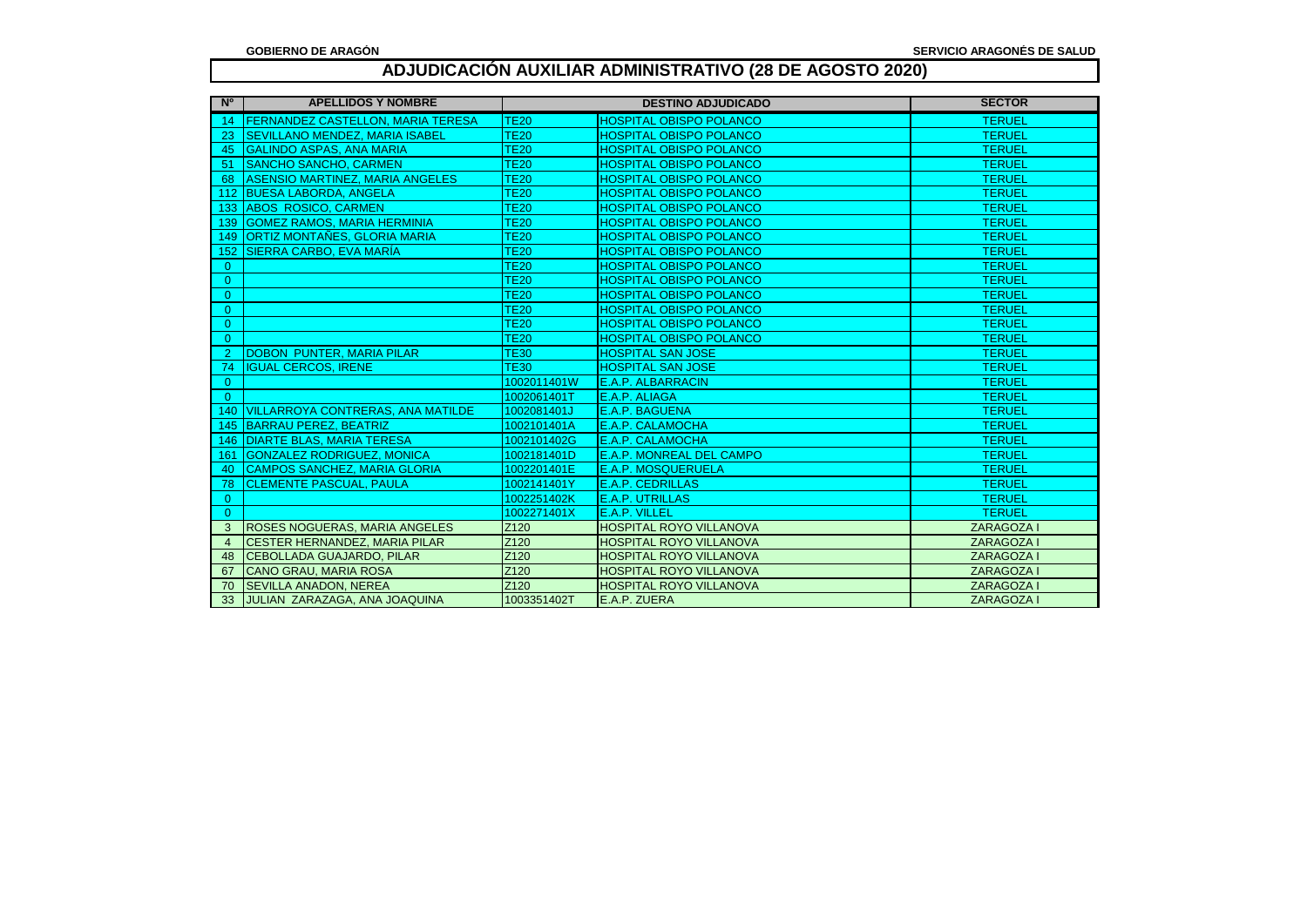| N <sup>o</sup> | <b>APELLIDOS Y NOMBRE</b>         | <b>DESTINO ADJUDICADO</b> |                                      | <b>SECTOR</b> |
|----------------|-----------------------------------|---------------------------|--------------------------------------|---------------|
| 5              | FORCADA BORTOLOTI, MARIA PILAR    | Z220                      | HOSPITAL UNIVERSITARIO MIGUEL SERVET | ZARAGOZA II   |
| 11             | ALVAREZ PIRLA, LAURA DEL CARMEN   | Z220                      | HOSPITAL UNIVERSITARIO MIGUEL SERVET | ZARAGOZA II   |
| 13             | SACRISTAN GARCIA, MARIA OLGA      | Z220                      | HOSPITAL UNIVERSITARIO MIGUEL SERVET | ZARAGOZA II   |
| 15             | LAHOZ BERNAL, MARIA MERCEDES      | Z220                      | HOSPITAL UNIVERSITARIO MIGUEL SERVET | ZARAGOZA II   |
| 24             | PELEGRIN PEREZ, MARIA DEL CARMEN  | Z220                      | HOSPITAL UNIVERSITARIO MIGUEL SERVET | ZARAGOZA II   |
| 25             | CLEMENTE RUPEREZ, MARIA PILAR     | Z220                      | HOSPITAL UNIVERSITARIO MIGUEL SERVET | ZARAGOZA II   |
| 26             | VAZQUEZ PEÑA, YOLANDA             | Z220                      | HOSPITAL UNIVERSITARIO MIGUEL SERVET | ZARAGOZA II   |
| 28             | SANZ HERNANDO, JOSE VICENTE       | Z220                      | HOSPITAL UNIVERSITARIO MIGUEL SERVET | ZARAGOZA II   |
| 29             | PICOT PARGADA, ANA CRISTINA       | Z220                      | HOSPITAL UNIVERSITARIO MIGUEL SERVET | ZARAGOZA II   |
| 30             | ANGULO BORQUE, ANA OLGA           | Z220                      | HOSPITAL UNIVERSITARIO MIGUEL SERVET | ZARAGOZA II   |
| 34             | PLANO ROMANOS, VANESA             | Z220                      | HOSPITAL UNIVERSITARIO MIGUEL SERVET | ZARAGOZA II   |
| 35             | MUÑOZ ESCRIBANO, CRISTINA BELEN   | Z220                      | HOSPITAL UNIVERSITARIO MIGUEL SERVET | ZARAGOZA II   |
| 36             | ALONSO ANTON, MARIA ISABEL        | Z220                      | HOSPITAL UNIVERSITARIO MIGUEL SERVET | ZARAGOZA II   |
| 37             | BUENO ANAYA, MARIA ANGELES        | Z220                      | HOSPITAL UNIVERSITARIO MIGUEL SERVET | ZARAGOZA II   |
| 41             | SENAC NAVARRO, MARIA LUISA        | Z220                      | HOSPITAL UNIVERSITARIO MIGUEL SERVET | ZARAGOZA II   |
| 42             | GOMEZ GONZALVO, MARTA             | Z220                      | HOSPITAL UNIVERSITARIO MIGUEL SERVET | ZARAGOZA II   |
| 43             | TENA BAILO, MARIA YOLANDA         | Z220                      | HOSPITAL UNIVERSITARIO MIGUEL SERVET | ZARAGOZA II   |
| 49             | LAZARO AGUILAR, EVA MARIA         | Z220                      | HOSPITAL UNIVERSITARIO MIGUEL SERVET | ZARAGOZA II   |
| 50             | SANCHO GALLEGO, ALBERTO           | Z220                      | HOSPITAL UNIVERSITARIO MIGUEL SERVET | ZARAGOZA II   |
| 52             | ALVAREZ CUEZVA, YOLANDA ROSARIO   | Z220                      | HOSPITAL UNIVERSITARIO MIGUEL SERVET | ZARAGOZA II   |
| 54             | BERZOSA GUTIERREZ, ROSA MARIA     | Z220                      | HOSPITAL UNIVERSITARIO MIGUEL SERVET | ZARAGOZA II   |
| 55             | BERNAD CALZADA, MARIA ESTHER      | Z220                      | HOSPITAL UNIVERSITARIO MIGUEL SERVET | ZARAGOZA II   |
| 58             | <b>ESCARTIN BELLOC, RUBEN</b>     | Z220                      | HOSPITAL UNIVERSITARIO MIGUEL SERVET | ZARAGOZA II   |
| 60             | <b>GARCIA GIMENO, CARMEN</b>      | Z220                      | HOSPITAL UNIVERSITARIO MIGUEL SERVET | ZARAGOZA II   |
| 61             | LAMPEREZ SANCHEZ, ELENA           | Z220                      | HOSPITAL UNIVERSITARIO MIGUEL SERVET | ZARAGOZA II   |
| 62             | DE PRA MARTINEZ, SILVIA           | Z220                      | HOSPITAL UNIVERSITARIO MIGUEL SERVET | ZARAGOZA II   |
| 64             | JIMENEZ GUERRERO, ISABEL          | Z220                      | HOSPITAL UNIVERSITARIO MIGUEL SERVET | ZARAGOZA II   |
| 65             | SABIO BLASCO, ANA MARIA           | Z220                      | HOSPITAL UNIVERSITARIO MIGUEL SERVET | ZARAGOZA II   |
| 71             | ARTEAGA BENEDED, MARIA PILAR      | Z220                      | HOSPITAL UNIVERSITARIO MIGUEL SERVET | ZARAGOZA II   |
| 75             | MONTESINOS IBAÑEZ, RUT            | Z220                      | HOSPITAL UNIVERSITARIO MIGUEL SERVET | ZARAGOZA II   |
| 76             | LAZARO BENAQUE, ANDRESA SORAYA    | Z220                      | HOSPITAL UNIVERSITARIO MIGUEL SERVET | ZARAGOZA II   |
| 80             | FERNANDEZ DEL CURA, ESTHER        | Z220                      | HOSPITAL UNIVERSITARIO MIGUEL SERVET | ZARAGOZA II   |
| 82             | LALANA MARTINEZ, MARIA INMACULADA | Z220                      | HOSPITAL UNIVERSITARIO MIGUEL SERVET | ZARAGOZA II   |
| 86             | VELAZQUEZ ARGUEDAS, LIDIA         | Z220                      | HOSPITAL UNIVERSITARIO MIGUEL SERVET | ZARAGOZA II   |
| 87             | LAMUELA DEITO, ANA MARIA          | Z220                      | HOSPITAL UNIVERSITARIO MIGUEL SERVET | ZARAGOZA II   |
| 88             | <b>MARCO HUERTAS, LAURA BELEN</b> | Z220                      | HOSPITAL UNIVERSITARIO MIGUEL SERVET | ZARAGOZA II   |
| 89             | GARCIA DOÑAGUEDA, JOSE LUIS       | Z220                      | HOSPITAL UNIVERSITARIO MIGUEL SERVET | ZARAGOZA II   |
| 90             | LOPEZ SANCHEZ, ANA TERESA         | Z220                      | HOSPITAL UNIVERSITARIO MIGUEL SERVET | ZARAGOZA II   |
| 91             | CAJAL LOPEZ, IRENE                | Z220                      | HOSPITAL UNIVERSITARIO MIGUEL SERVET | ZARAGOZA II   |
| 92             | FRANCO SOROLLA, ANA ISABEL        | Z220                      | HOSPITAL UNIVERSITARIO MIGUEL SERVET | ZARAGOZA II   |
| 93             | <b>BURBULEA GURGU, EMILIA</b>     | Z220                      | HOSPITAL UNIVERSITARIO MIGUEL SERVET | ZARAGOZA II   |
| 94             | <b>MATEOS MARIN, ABEL</b>         | Z220                      | HOSPITAL UNIVERSITARIO MIGUEL SERVET | ZARAGOZA II   |
| 95             | <b>AZAGRA GALINDO, CARLOS</b>     | Z220                      | HOSPITAL UNIVERSITARIO MIGUEL SERVET | ZARAGOZA II   |
| 96             | SORIA MORENO, EVA                 | Z220                      | HOSPITAL UNIVERSITARIO MIGUEL SERVET | ZARAGOZA II   |
| 99             | <b>GRACIA SALVADOR, BEATRIZ</b>   | Z220                      | HOSPITAL UNIVERSITARIO MIGUEL SERVET | ZARAGOZA II   |
| 100            | <b>PASTOR SERAL, CARLOS</b>       | Z220                      | HOSPITAL UNIVERSITARIO MIGUEL SERVET | ZARAGOZA II   |
| 101            | LOBON LAFUENTE, ISABEL MARIA      | Z220                      | HOSPITAL UNIVERSITARIO MIGUEL SERVET | ZARAGOZA II   |
| 102            | <b>GRANDE BAQUEDANO, MARA</b>     | Z220                      | HOSPITAL UNIVERSITARIO MIGUEL SERVET | ZARAGOZA II   |
| 103            | SORIA ROMEO, LUISA MARIA          | Z220                      | HOSPITAL UNIVERSITARIO MIGUEL SERVET | ZARAGOZA II   |
|                | 104   TRAPERO RODRIGUEZ, SHEILA   | Z220                      | HOSPITAL UNIVERSITARIO MIGUEL SERVET | ZARAGOZA II   |
|                | 106 MATEOS IBAÑEZ, JULIA          | Z220                      | HOSPITAL UNIVERSITARIO MIGUEL SERVET | ZARAGOZA II   |
| 6              | BENITO CASTILLO, INMACULADA       | 1003251404Y               | E.A.P. SAN JOSE NORTE                | ZARAGOZA II   |
|                | 114 GRACIA CASCAN, KARINA         | 1003401402K               | E.A.P. CAMPO DE BELCHITE             | ZARAGOZA II   |